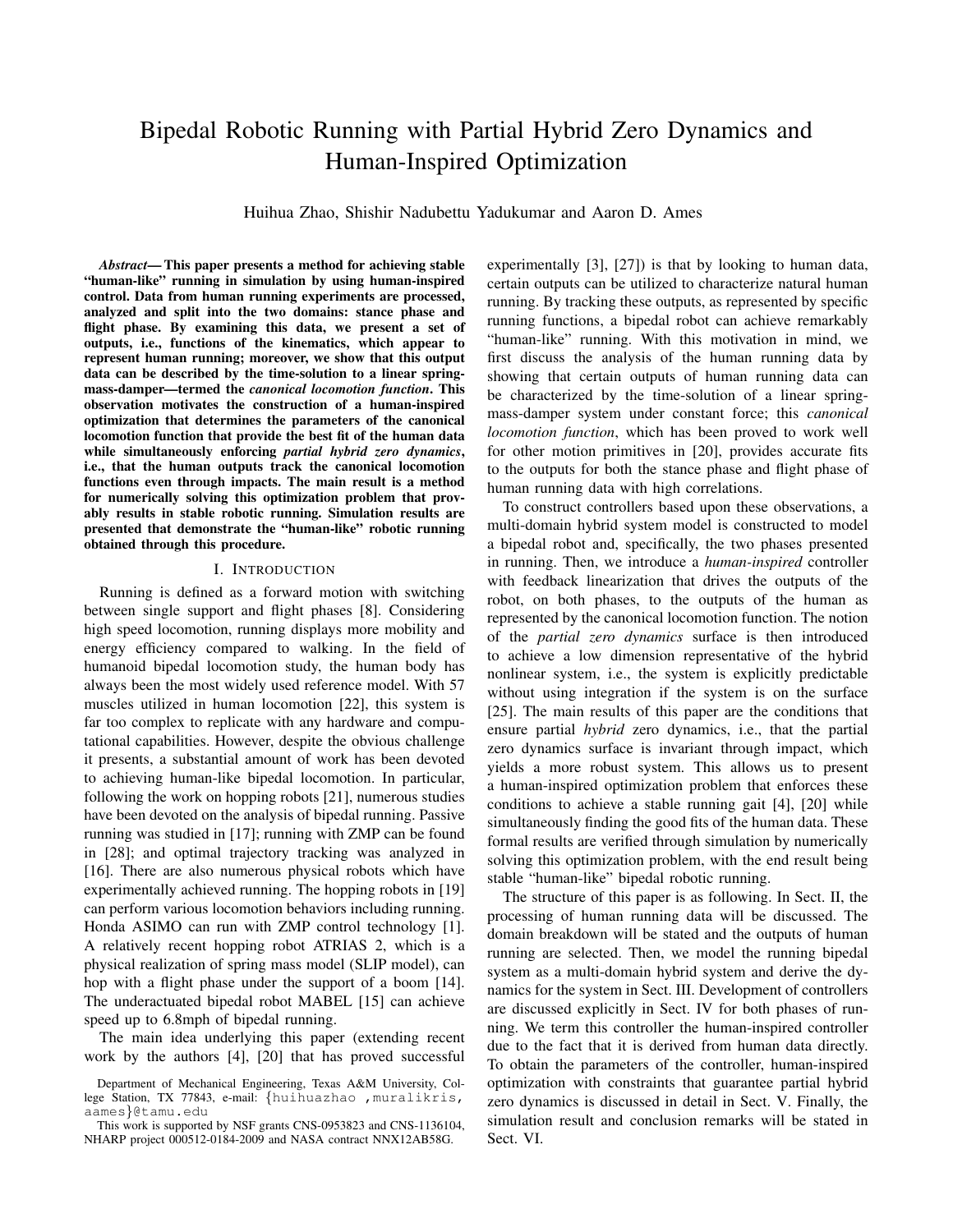#### II. HUMAN RUNNING DATA

This section will be devoted to discussing human running data in detail. It will start with a description of the experimental human data, and then characterize running in terms of the *canonical locomotion function* [4].

Running Data. The human running data was obtained through a high speed motion capture system, the set up details of which can be found in [3]. A particular domain break method in [12] has been applied to specify a single step which contains a stance phase and a flight phase. Fig. 1 shows the domain break down of one step for one of the subjects. In order to reduce the noise accrued by the sensors and to reduce the complexity of the signals, we average the outputs of all six subjects to obtain a new set of data called the mean human data (details can be found in [12] and the measurements for subjects and the mean model are taken from [20]). (a) Higher and was been the set of the set of the set of the set of the set of the set of the set of the set of the set of the set of the set of the set of the set of the set of the set of the set of the set of the set of



Fig. 1: Domain breakdown of one step evolving from left to right of one subject along with the time spent in each domain is shown here. The red circles indicate ground contact.

Human Outputs. We seek human running outputs which are functions of the joint angles, while satisfying specified criteria, e.g., they should be mutually exclusive [12]. A total of four outputs are required for a fully actuated 4-DOF robot model. Note that in the flight phase, we have 6-DOF since the stance foot is not fixed to the ground. Analysis of the human data yields the following four outputs which seem to describe the human locomotion system (see Fig.3(c)):

1. the linearized forward position of the hip,

$$
\delta p_{hip} = -\theta_{sf} L_c + (-\theta_{sf} - \theta_{sk}) L_t,
$$

where  $L_c$  and  $L_t$  are the lengths of the calf and thigh, respectively.  $\theta_{sf}$  is the stance foot angle;

- 2. the non-stance hip angle,  $\theta_{hip}$ , which is the angle measured from non-stance thigh to stance thigh;
- 3. the stance knee angle,  $\theta_{sk}$ ;
- 4. the non-stance knee angle,  $\theta_{nsk}$ .

Importantly, these outputs have been successfully used to achieve physical robotic walking [3], [27].

Canonical Locomotion Function. It was shown in [4], [12] that certain human outputs can be characterized by the response of a linear spring-mass-damper system for walking and stair climbing, which has been named as *canonical walking function*. Analysis of the data shows that the specific outputs of running data can also be represented with the same function which we termed *canonical locomotion function*:

$$
y_H(t) = e^{-\alpha_1 t} (\alpha_2 \cos(\alpha_3 t) + \alpha_4 \sin(\alpha_3 t)) + \alpha_5, \quad (1)
$$



Fig. 2: Fitted canonical human functions (solid) and the corresponding mean human data of running (dashed).

where the parameters  $\alpha_1$ - $\alpha_5$  are parameters of the linear spring-mass-damper equations. For example, the desired nonstance hip angle can be described by the canonical function as  $\theta_{hip}^d(t, \alpha_{hip}^i) = y_H(t, \alpha_{hip}^i)$ , where  $i \in \{s, f\}$  with s standing for stance phase and  $f$  standing for flight phase; and  $\alpha_{hip}^s = (\alpha_{hip,1}^s, \alpha_{hip,2}^s, \alpha_{hip,3}^s, \alpha_{hip,4}^s, \alpha_{hip,5}^s)$ . We then group the parameters of other outputs in each domain to yield  $\alpha^i = (\alpha_{hip}^i, \alpha_{sk}^i, \alpha_{nsk}^i)$ . Note that, the forward hip velocity is approximately constant during the whole step (see Fig. 2(a)), thus, motivating us to fit it with a linear function of time  $\delta p_{\rm hip}^d(t, v_{\rm hip}) = v_{\rm hip} t$ . Combining the parameters for each domain with the velocity of hip,  $v_{hip}$ , results in a single vector of parameters:  $\alpha = (v_{\text{hip}}, \alpha^{\text{s}}, \alpha^{\text{f}}) \in \mathbb{R}^{31}$ .

Therefore, to get the  $\alpha$  which provides the canonical locomotion function that best fits the mean human data, we propose an optimization problem:

$$
\alpha^* = \underset{\alpha \in \mathbb{R}^{31}}{\operatorname{argmin}} \ \text{Cost}_{\text{HD}}(\alpha), \tag{2}
$$
  
s.t  $y_j^{d,s}(t_{j,end}^{H,s}, \alpha_j^s) = y_j^{d,\mathbf{f}}(t_{j,start}^{H,\mathbf{f}}, \alpha_j^{\mathbf{f}}).$ 

where  $Cost<sub>HD</sub>(\alpha)$  is the sum of least square errors between canonical functions and human data computed at discrete times with specified weighting [12]. Note that,  $j \in$  Outputs;  $t_{start}^s$  and  $t_{end}^f$  represent the time at the end of stance phase and the start of flight phase, respectively. Therefore, the fitting constraints simply ensure that the desired fitting functions should be continuous between the stance phase and flight phase w.r.t corresponding outputs.

The result of fitting parameters by solving the optimization problem can be seen in Table. I and Fig. 2, from which we can see that the canonical locomotion function can be fitted to the outputs of both phases very well (all correlations are higher than 0.99). Note that, the reason we term the function "canonical locomotion function" is that this function can fit all the outputs of different motion primitives (walking, stair climbing [20] and running) for all the subjects with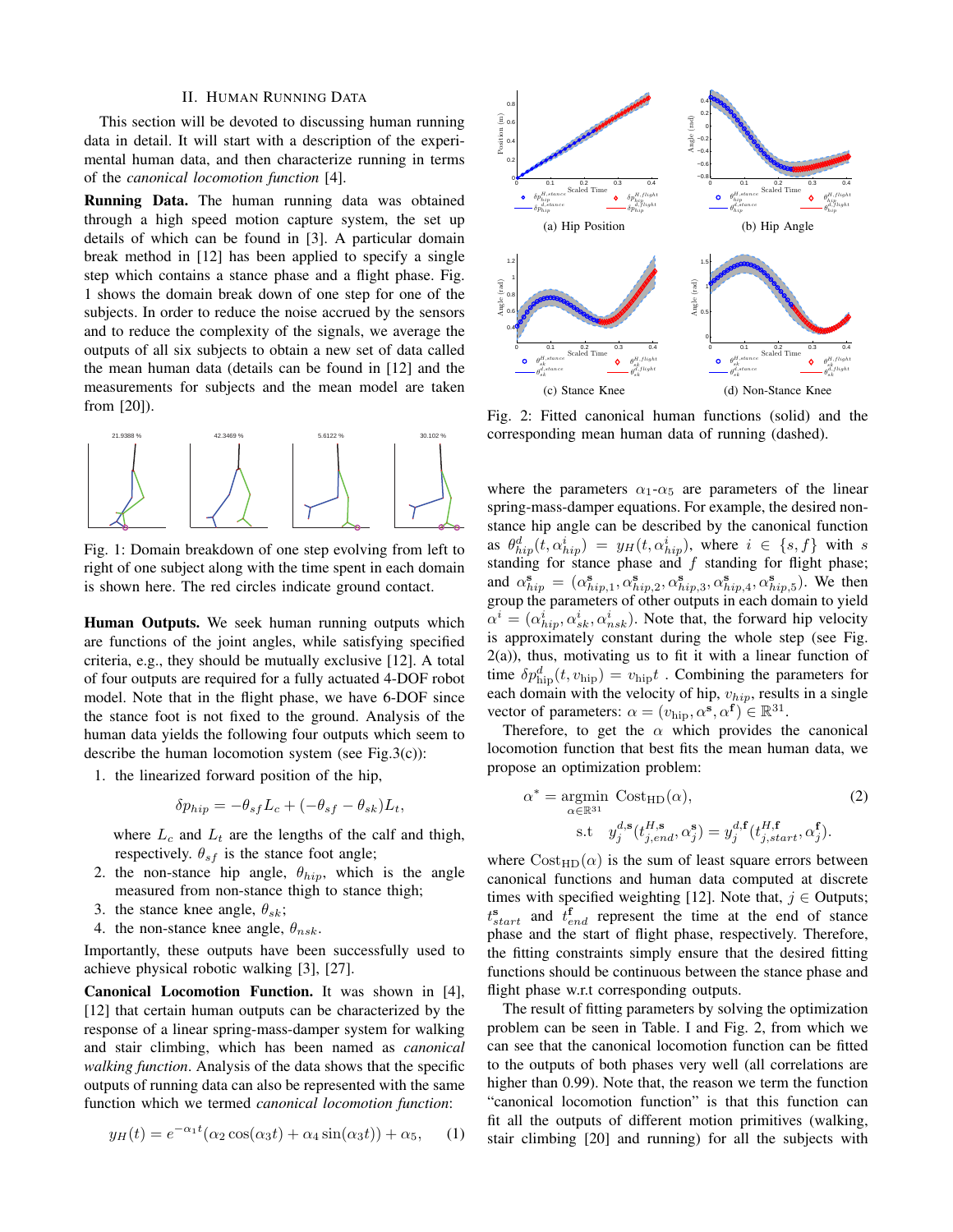high correlation, *i.e.*, it seems to characterize the human locomotion behavior universally. Therefore, this result allows us to make the conclusion in [4], [12] even stronger; namely, that human appears to act like linear spring-mass-damper systems for the outputs considered (see [7], [9], [10], [13]).

#### III. MODELING OF THE RUNNING BIPED ROBOT

Bipedal running contains both discrete and continuous behavior, and is thus naturally modeled as *hybrid systems* (see [3], [24]). In this section, the multi-domain hybrid system for modeling a bipedal running robot is introduced with the alternative phases "stance" when the robot is in contact with the ground and "flight" when the robot is in the air. We refer the reader to [5] for the specifics of modeling multi-domain hybrid systems on graphs. We also note that we implicitly assume the standard assumptions on the robot such as no slipping (see [25] for more details).

Hybrid System Model. The hybrid control system modeling a running robot (with point feet) is given by

$$
\mathcal{H}\mathcal{C} = (\Gamma, \mathcal{D}, \mathcal{U}, S, \Delta, FG). \tag{3}
$$

where

- $\Gamma = (V, E)$  is a *directed cycle*, with  $V = \{s, f\},\$ where s and f stand for stance phase and flight phase, respectively, and  $E = \{e_1 = \{\mathbf{s} \to \mathbf{f}\}, e_2 = \{\mathbf{f} \to \mathbf{s}\}\}\,$
- $\mathcal{D} = \{D_s, D_f\}$  is a set of *domains of admissibility*,
- $\mathcal{U} = {\mathcal{U}_s, \mathcal{U}_f}$  is the set of *admissible controls*,
- $S = \{S_{\mathbf{s}\to\mathbf{f}}, S_{\mathbf{f}\to\mathbf{s}}\}$  is a set of *guards*,
- $\Delta = {\Delta_{\mathbf{s}\to\mathbf{f}}}, {\Delta_{\mathbf{f}\to\mathbf{s}}}$  is a set of *reset maps*,
- $FG = \{(f_s, g_s), (f_f, g_f)\}\$  with  $(f_i, g_i)$  a *control system* on  $D_i$ , i.e.,  $\dot{x} = f_i(x) + g_i(x)u$  for  $x \in \mathcal{D}_i$  and  $u \in \mathcal{U}_i$ .

The specific details on how the individual elements of this model are constructed will be presented in this section.

Continuous Dynamics: The configurations of both phases are depicted in Fig. 3. In particular, the generalized coordinates  $q = (q_b, p_x, p_z)$  comprises the vector of body coordinates  $q_b = (\theta_1, \theta_2, \theta_3, \theta_4)^T$  and  $p_x, p_z$ , which are the forward and vertical Cartesian coordinates of the stance foot, denoting the biped's absolute position. Therefore, with the Euler-Lagrange method, the equations of motion (EOM) of both the phases can be stated.

Flight phase: The dynamics of flight phase can be stated as:

$$
D(q)\ddot{q} + H(q, \dot{q}) = B_{\mathbf{f}}(q)u^{\mathbf{f}} \tag{4}
$$

TABLE I: Fitted parameters for mean human data

| . .                                                                       |                                                                          |               |               |               |               |               |               |        |  |  |  |  |
|---------------------------------------------------------------------------|--------------------------------------------------------------------------|---------------|---------------|---------------|---------------|---------------|---------------|--------|--|--|--|--|
| given in $([4])$<br>$= y_H(t)$<br>$y_1^c$<br>$= v_{hip}t,$<br>$y_2^{\mu}$ |                                                                          |               |               |               |               |               |               |        |  |  |  |  |
| $*$                                                                       | 宋                                                                        | $v_{hip}$     | $\alpha_1$    | $\alpha_2$    | $\alpha_3$    | $\alpha_4$    | $\alpha_5$    | Corr   |  |  |  |  |
| Mean                                                                      | stance<br>$+\bar{\delta p}_{hip}^{s}$                                    | 2.327         | $*$           | 冰             | $*$           | $\ast$        | $\ast$        | 0.9999 |  |  |  |  |
| $\ast$                                                                    | flipht<br>$\phantom{.}^{\shortmid }\delta p_{\underline{hip}}^{\prime }$ | 2.440         | $\frac{1}{2}$ | $\frac{1}{2}$ | $\frac{1}{2}$ | $\frac{1}{2}$ | $\frac{1}{2}$ | 0.9998 |  |  |  |  |
| $\frac{1}{2}$                                                             | $\overline{\theta_{hip}^{stance}}$                                       | $\frac{1}{2}$ | 1.319         | 0.627         | 15.29         | 0.023         | $-0.110$      | 1.0000 |  |  |  |  |
| $\frac{1}{2}$                                                             | $\theta$ <sup>flight</sup><br>hip                                        | $\frac{1}{2}$ | $-6.459$      | 0.285         | 0.002         | 0.191         | $-0.827$      | 0.9998 |  |  |  |  |
| $\frac{1}{2}$                                                             | $\theta^{\overline{stance}}$<br>$_{sk}$                                  | $\frac{1}{2}$ | 7.502         | $-0.374$      | $-0.000$      | 0.061         | 0.916         | 0.9996 |  |  |  |  |
| $\frac{1}{2}$                                                             | $\theta^{flight}$<br>sk.                                                 | $\frac{1}{2}$ | 11.29         | $-0.593$      | 5.337         | $-0.590$      | 1.538         | 1.0000 |  |  |  |  |
| $\frac{1}{2}$                                                             | $\overline{\theta^{stance}}$                                             | $\frac{1}{2}$ | $-1.953$      | $-0.049$      | 16.31         | 0.354         | 0.939         | 1.0000 |  |  |  |  |
| $\ast$                                                                    | $\frac{\nu_{nsk}}{\theta}$<br>n s k                                      | $\frac{1}{2}$ | 13.35         | 0.134         | 21.65         | $-0.313$      | 0.507         | 0.9999 |  |  |  |  |



Fig. 3: (a) is the modeling configuration; (b) is the mass and length distribution; (c) shows the virtual constraints.

where we have torque distribution map  $B_f(q) \in \mathbb{R}^{6 \times 3}$  and  $u^{\mathbf{f}} \in \mathcal{U}_{\mathbf{f}} = \mathbb{R}^3$ , since the robot is underactuated for this phase (torque can only be applied to the stance and non-stance knee and the hip). Note that, we use the standard definition (see [25]) for the specified terms in this equation to simplify the exposition. Manipulation of (4) leads to the affine control system  $(f_{\mathbf{f}}, g_{\mathbf{f}})$  for the flight phase.

Stance phase: We obtain the dynamics for the stance phase by introducing a Lagrange multiplier to the EOM:

$$
D(q)\ddot{q} + H(q, \dot{q}) + A^T(q)\lambda = B_s(q)u^s \tag{5}
$$

with torque distribution map  $B_{s}(q_e) \in \mathbb{R}^{6 \times 4}$ ,  $u^s \in \mathcal{U}_s$  $\mathbb{R}^4$  considering the fully actuation in this domain.  $A^T(q) \in$  $\mathbb{R}^{6\times 2}$  is the set of two velocity constraints corresponding to the holonomic constraints  $\ddot{p}_x = 0$  and  $\ddot{p}_z = 0$ , and  $\lambda$ is the corresponding Lagrange multiplier (the equation can be found [18]). Manipulation of (5) yields the affine control system  $(f_s, g_s)$  of the stance phase.

Transition Dynamics: The transition dynamics determine the domains and guards,  $D$  and  $S$ , for each domain. The flight phase domain consists of the states where the height of the non-stance foot  $h_{ns}(q) \ge 0$  and stance foot  $h_s(q) \ge 0$ .

$$
D_{\mathbf{f}} = \{(q, \dot{q}) \in T\mathcal{Q} : h_i(q) \ge 0, \ i \in \{s, ns\}\}\
$$
(6)

And the guard is given by the states where the foot strikes the ground (with a downward velocity), and therefore:

$$
\mathcal{S}_{\mathbf{f}\to\mathbf{s}} = \{ (q,\dot{q}) \in T\mathcal{Q} : h_{ns}(q) = 0, dh_{ns}(q)\dot{q} < 0 \} \tag{7}
$$

Impacts happen when the non-stance foot hits the ground, i.e., the guard. To compute the discrete dynamics from the impact model from [11] (also see [25]) which assumes that an impulsive force is applied at the non-stance foot upon impact with the ground that results in a perfectly plastic impact in the system. This allows us to state the reset map:

$$
\Delta_{\mathbf{f}\to\mathbf{s}}(q,\dot{q}) = \left[\begin{array}{c} \Delta_q q\\ \Delta_{\dot{q}}(q)\dot{q} \end{array}\right]
$$
(8)

where  $\Delta_q$  "switches" the stance and non-stance leg after the impact, and  $\Delta_{\dot{q}}(q)$  gives of the post-impact velocity.

For the stance phase, the domain consists of states (and control values) where the foot is on the ground (which is enforced in the dynamics through holonomic constraints),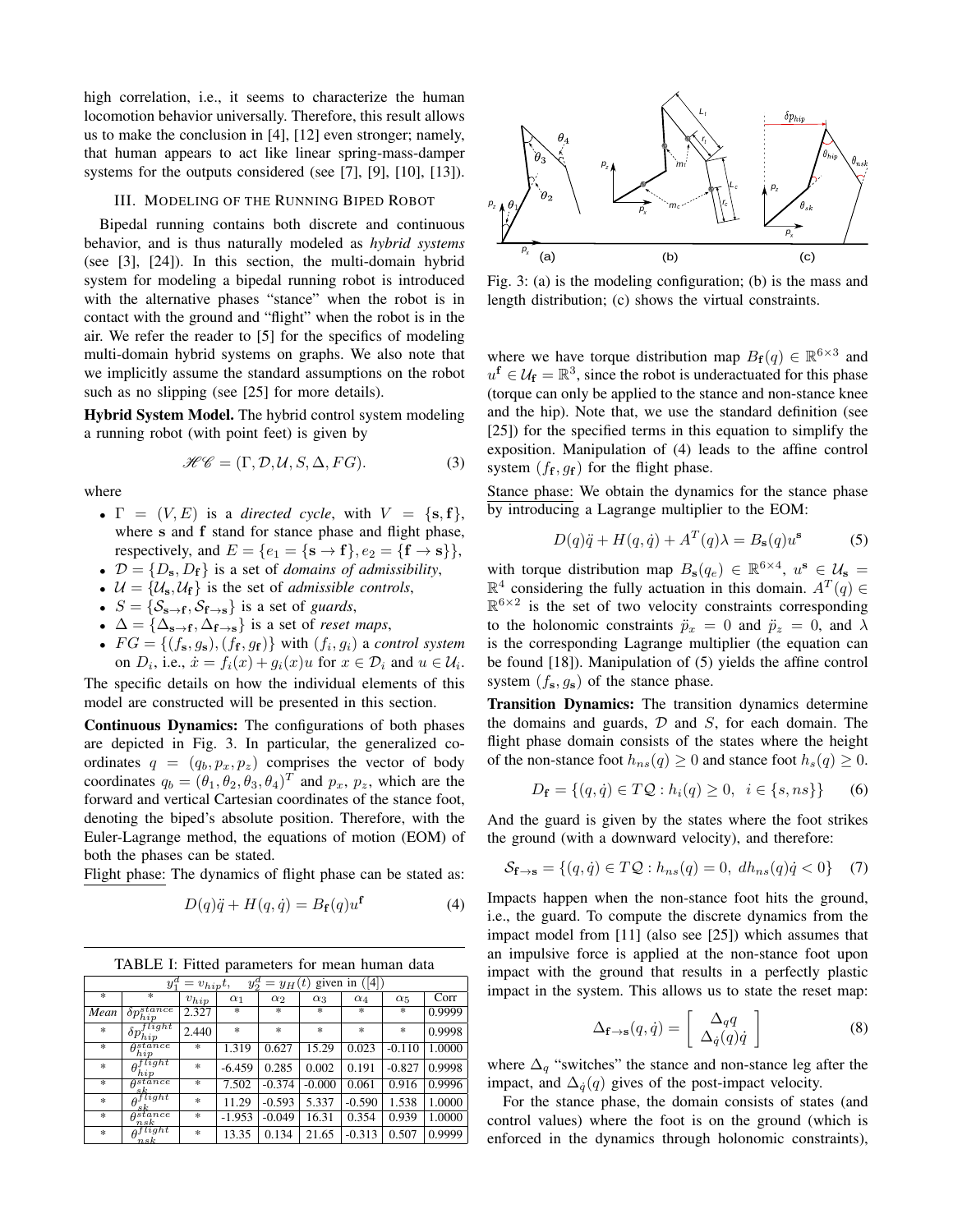and the lagrange multiplier associated with the stance foot is negative indicating the foot is pushing into the ground:

$$
D_{\mathbf{s}} = \{ (q, \dot{q}, u^{\mathbf{s}}) \in T\mathcal{Q} \times \mathcal{U}_{\mathbf{s}} : \lambda(q, \dot{q}, u^{\mathbf{s}}) \le 0 \} \qquad (9)
$$

The guard consists of the states where the Lagrange multiplier changes sign:

$$
\mathcal{S}_{\mathbf{s}\to\mathbf{f}} = \{ (q, \dot{q}, u^{\mathbf{s}}) \in T\mathcal{Q} \times \mathcal{U}_{\mathbf{s}} : \lambda(q, \dot{q}, u^{\mathbf{s}}) = 0 \} \tag{10}
$$

Since no impacts occur as the robot enters the flight phase, the reset map of stance to flight is given as  $\Delta_{s\rightarrow f} = I$ .

#### IV. CONTROLLER DESIGN

Inspired by the objective of achieving human-like running, we need to find a controller  $u$  that drives the outputs of the robot to match the corresponding outputs of human, i.e., which guarantees that  $y^a(q) \rightarrow y^d(t)$  as  $t \rightarrow \infty$ , where  $y^a$  is the actual outputs of the robot and  $y^d$  are the outputs of human as represented by the canonical locomotion function. Considering the nonlinearity of the robot model, the Input/Output Linearization method in [23] is utilized for the controller design.

Parameterization of Time *Autonomous* control has several advantages for the control of bipedal robots, the details



of which can be found in [6]. With this consideration, we introduce a statebased parameterization of time in our system; as is common practice in [25], [26]. Analysis of human data reveals that the forward position of center of mass (COM) evolves in an

Fig. 4: Human  $p_{\text{COM}}$  data.

approximately-linear manner with respect to time in both phases, i.e.,  $p_{COM}(t, v_{COM}) \approx v_{COM}t$ , where  $p_{COM}$  denotes the forward position of the COM and  $v_{COM}$  denotes the forward velocity of the COM. The forward position of COM of human data along with the fitting can be seen in Fig. 4. Taking advantage of this observation, the following parameterization of time is formed:

$$
\tau_i(q) = \frac{p_{\text{COM}}(q) - p_{\text{COM}}(q_i^+)}{v_{\text{COM}}}, \qquad i \in \{\mathbf{s}, \mathbf{f}\} \tag{11}
$$

where  $p_{COM}(q_i^+)$  is the forward position of the robot's COM at the beginning of the current step in either the stance or flight phase. Note that we parameterize time in the two domains separately since we control each phase separately.

Control Law Construction. Based on the human canonical locomotion function discussed in Sec. II, we define the full order human-inspired outputs to be:

$$
y^{i}(q) = \begin{bmatrix} y_{1}(q, \dot{q}) \\ y_{2}^{i}(q) \end{bmatrix} = \begin{bmatrix} \delta p_{\text{hip}}(q) \dot{q} - v_{\text{hip}} \\ y_{2}^{a}(q) - y_{2}^{d}(\tau_{i}(q), \alpha^{i}) \end{bmatrix}, i \in \{s, f\} \tag{12}
$$

where  $y_1(q, \dot{q})$  is the relative degree one output, which is the difference between the actual forward hip velocity  $\delta p_{\text{hip}}(q) \dot{q}$ and the desired hip velocity  $v_{\text{hip}}$ . And  $y_2^i(q)$  are the relative

degree two human-inspired outputs which are the difference between the actual relative degree two outputs  $y_2^a(q)$  and desired relative degree two outputs  $y_2^d(q)$ , given as:

$$
y_2^a(q) = \begin{bmatrix} \theta_{hip} \\ \theta_{sk} \\ \theta_{nsk} \end{bmatrix}, \ y_2^d(t, \alpha^i) = \begin{bmatrix} \theta_{hip}^d(t, \alpha_{sk}^i) \\ \theta_{sk}^d(t, \alpha_{sk}^i) \\ \theta_{nsk}^d(t, \alpha_{nsk}^i) \end{bmatrix}
$$
(13)

With these constructions in mind, we calculate the controllers for the stance and flight phase:

Stance Phase: For the fully actuated stance phase, through Input/Output Linearization, we can define the following control law for the affine control system  $(f_s, g_s)$  as:

$$
u_{(\alpha^{\mathbf{s}},\varepsilon)}^{\mathbf{s}}(q,\dot{q}) = -\mathcal{A}_{\mathbf{s}}^{-1}(q,\dot{q}) \left( \begin{bmatrix} 0 \\ L_{f_{\mathbf{s}}}L_{f_{\mathbf{s}}}y_2^{\mathbf{s}}(q) \end{bmatrix} \right) \qquad (14)
$$

$$
+ \begin{bmatrix} L_{f_{\mathbf{s}}}y_1(q,\dot{q}) \\ 2\varepsilon L_{f_{\mathbf{s}}}y_2^{\mathbf{s}}(q,\dot{q}) \end{bmatrix} + \begin{bmatrix} \varepsilon y_1(q,\dot{q}) \\ \varepsilon^2 y_2^{\mathbf{s}}(q) \end{bmatrix} \right),
$$

with control gain  $\varepsilon$ , L the Lie derivative, and the nonsingular decoupling matrix  $A_s(q, \dot{q})$  (details can be found in [4]).

Flight Phase: For the underactuated flight phase, we only have the relative degree two outputs. Hence, the controller for the affine control system  $(f_f, g_f)$  is given as:

$$
u_{(\alpha^f, \varepsilon)}^{\mathbf{f}}(q, \dot{q}) =
$$
  
-  $\mathcal{A}_{\mathbf{f}}^{-1}(q, \dot{q}) \left( L_{f_{\mathbf{f}}}^2 y_2^{\mathbf{f}}(q_f, \dot{q}_f) + 2\varepsilon L_{f_{\mathbf{f}}} y_2^{\mathbf{f}}(q, \dot{q}) + \varepsilon^2 y_2^{\mathbf{f}}(q) \right),$ 

with  $A_f(q, \dot{q}) = L_{g_f} L_{f_f} y_2^f(q, \dot{q})$  the decoupling matrix (in the case of underactuated running). Again, the choice of outputs implies that this matrix is nonsingular.

Hybrid System. From the feedback controllers introduced for both phases, the end result is a hybrid system:

$$
\mathcal{H}_{(\alpha,\varepsilon)} = (\Gamma, \mathcal{D}, S, \Delta, F), \tag{16}
$$

where  $\Gamma$ ,  $\mathcal{D}$ ,  $S$  and  $\Delta$  are as in (3) except now for  $D_s$ and  $S_{\mathbf{s}\to\mathbf{f}}$ ,  $u^{\mathbf{s}} = u^{\mathbf{s}}_{(\alpha^{\mathbf{s}},\varepsilon)}(q,\dot{q})$  making them subsets of  $TQ$ (and not  $TQ \times U_s$ ). This implies that, for the Lagrange multiplier in (5), we can write  $\lambda(q, \dot{q})$ . In addition,  $F =$  $\{f_s^{(\alpha^s,\varepsilon)}, f_f^{(\alpha^f,\varepsilon)}\}$  is the set of feedback vector fields where:

$$
f_{\mathbf{s}}^{(\alpha^{\mathbf{s}},\varepsilon)}(q,\dot{q}) = f_{\mathbf{s}}(q,\dot{q}) + g_{\mathbf{s}}(q,\dot{q})u_{(\alpha^{\mathbf{s}},\varepsilon)}^{\mathbf{s}}(q,\dot{q}),\qquad(17)
$$

$$
f_{\mathbf{f}}^{(\alpha^{\mathbf{f}},\varepsilon)}(q,\dot{q}) = f_{\mathbf{f}}(q,\dot{q}) + g_{\mathbf{f}}(q,\dot{q}) u_{(\alpha^{\mathbf{f}},\varepsilon)}^{\mathbf{f}}(q,\dot{q}),\qquad(18)
$$

Clearly, each individual vector field depends on  $\varepsilon$ , and the parameters for their respective domains,  $\alpha^s$  and  $\alpha^f$ . The goal of human inspired optimization is to design the parameters  $\alpha = (v_{\text{hip}}, \alpha^{\text{s}}, \alpha^{\text{f}})$  such that the hybrid system  $\mathcal{H}_{(\alpha,\varepsilon)}$  has a stable periodic orbit, i.e., a stable running gait, for sufficiently large  $\varepsilon$ . Since this will be done utilizing the concepts of full and partial zero dynamics, they must first be introduced.

Full and Partial Zero Dynamics. If we begin by considering the fully actuated stance domain, the control law  $u^s$  drives the human-inspired outputs  $y^{i}(q, \dot{q}) \rightarrow 0$  exponentially with the rate of ε. Therefore, for the *continuous* dynamics, the controller renders the *full zero dynamics surface*:

$$
\mathbf{FZ}_{\alpha^{\mathbf{s}}} = \left\{ (q, \hat{q}) \in T\mathcal{Q} : y^{\mathbf{s}}(q, \hat{q}) = \mathbf{0}, L_{f_{\mathbf{s}}^{(\alpha_{\mathbf{s}}, \varepsilon)}} y_2^{\mathbf{s}}(q, \hat{q}) = \mathbf{0} \right\}, (19)
$$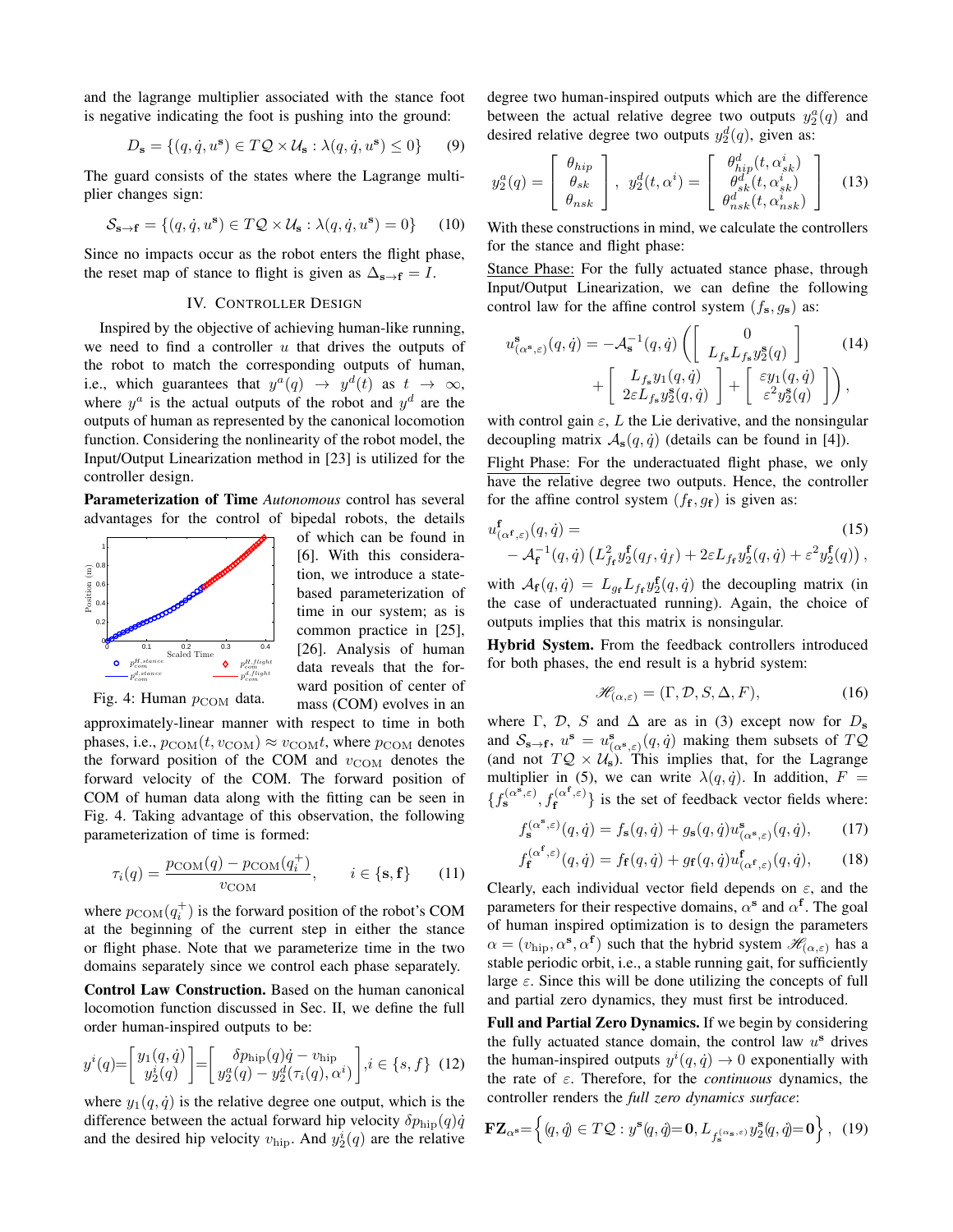

Fig. 5: Geometry of the closed-loop hybrid system of running, where the flight phase and the impact map  $\Delta_{f\rightarrow s}$  are composed to form a generalized impact map  $\Delta_{s\rightarrow s}$ .

exponentially stable. However, the invariance of the surface will be disturbed when the system enters the flight phase, and will most possibly not return to the surface after the flight phase (due to impacts in the system and the fact that the flight phase has a different set of controller parameters). Therefore, we want to allow for a "larger" surface as the target for the end of the flight phase dynamics. This motivates the *partial hybrid zero dynamics surface* (PHZD), consisting of the relative degree 2 outputs only and given by:

$$
\mathbf{PZ}_{\alpha} = \{ (q, \hat{q}) \in T\mathcal{Q} : y_2^i(q) = \mathbf{0}, \ L_{f_i^{(\alpha^i, \varepsilon)}} y_2^i(q, \hat{q}) = \mathbf{0} \}. \tag{20}
$$

Note that, with different DOFs of stance and flight phases, the PHZD surface for each phase will be different. The readers can refer to [25] for more details.

### V. HUMAN-INSPIRED OPTIMIZATION

In this section, we will discuss the process obtaining a human-inspired controller from the human data via the optimization where the cost function in (2) is used together with *Partial Hybrid Zero Dynamics* constraints. In addition, the parameterization of time and inverse kinematics are introduced such that we can solve the human-inspired optimization.

PHZD Optimization for Running. The goal of this paper is to find the controller parameters  $\alpha^*$  by solving the following *human-inspired* constrained optimization problem that achieves partial hybrid zero dynamics on the stance phase:

$$
\alpha^* = \underset{\alpha \in \mathbb{R}^{31}}{\operatorname{argmin}} \ \mathrm{Cost}_{\mathrm{HD}}(\alpha) \tag{21}
$$

$$
\quad \ \ \text{s.t} \quad \Delta_{s\to s}(\mathcal{S}_{s\to f}\cap FZ_{\alpha^s})\subset PZ_{\alpha^s}. \quad \ \ (\text{PHZD})
$$

where here

$$
\Delta_{\mathbf{s}\to\mathbf{s}}(q,\dot{q}) = \Delta_{\mathbf{f}\to\mathbf{s}}(\varphi^{\mathbf{f}}_{T_{\mathbf{f}}(q,\dot{q})}(q,\dot{q})) \tag{22}
$$

with  $\varphi^f$  the solution to the vector field  $f_f^{(\alpha^f, \varepsilon)}$  with initial condition  $(q, \dot{q}) \in S_{\mathbf{s} \to \mathbf{f}} \cap \mathbf{FZ}_{\alpha^{\mathbf{s}}}$ , and  $T_{\mathbf{f}}(q, \dot{q})$  is the *time to impact function* [25] that determines the first time when the solution intersects the guard:

$$
T_{\mathbf{f}}(q, \dot{q}) = \min\{t \in \mathbb{R}_{\geq 0} : \varphi_t^{\mathbf{f}}(q, \dot{q}) \in \mathcal{S}_{\mathbf{f} \to \mathbf{s}}\}.
$$
 (23)

Naturally, the problem stated as in (21), specifically due to the constraints (PHZD), is not in a form numerically solvable. Therefore, the objective of this section is to reframe this optimization problem in a way that is, at least, numerically solvable while provably resulting in robotic running.

Stance to Flight Constraints. In order to reframe (PHZD) in a way that can be numerically approached, we use the full hybrid zero dynamics surface to construct a point  $(q, \dot{q}) \in$  ${\bf FZ}_{\alpha^s} \cap \mathcal{S}_{s \to f}$  that will be used as the initial condition in (22). To produce this point, we begin by assuming that the height of the foot is equal to some additional parameter  $\alpha_{nsf}$ (which is allowed to be optimized). Therefore, we expand our set of parameters by defining  $\beta_f := (\alpha_f, \alpha_{nsf})$ . Using these parameters, a point  $(\vartheta(\beta_f), \vartheta(\beta_f))$  dependent on these parameters can be obtained by solving the equations:

$$
\vartheta(\beta_{\mathbf{f}}) := \theta \quad \text{s.t} \quad \begin{bmatrix} y_2^{\mathbf{f}}(\theta) \\ h_{ns}(\theta) - \alpha_{nsf} \end{bmatrix} = \begin{bmatrix} \mathbf{0}_{3 \times 1} \\ 0 \end{bmatrix},
$$

$$
\dot{\vartheta}(\beta_{\mathbf{f}}) = \begin{bmatrix} d\delta p_{\text{hip}}(\vartheta(\beta_{\mathbf{f}})) \\ dy_2^{\mathbf{f}}(\vartheta(\beta_{\mathbf{f}})) \end{bmatrix}^{-1} \begin{bmatrix} v_{\text{hip}} \\ \mathbf{0}_{3 \times 1} \end{bmatrix},
$$
(24)

 $\epsilon$ 

With this point in hand, we begin to construct the constraints by noting that at the moment  $(\vartheta(\beta_f), \dot{\vartheta}(\beta_f)) \in \mathcal{S}_{s \to f}$ , it should follow:

$$
\lambda(\vartheta(\beta_{\mathbf{f}}), \dot{\vartheta}(\beta_{\mathbf{f}})) = 0 \tag{C1}
$$

which simply means that the Lagrangian Multiplier is crossing zero when the stance foot leaves the ground. Moreover, because of that  $\Delta_{\mathbf{s}\to\mathbf{f}} = I$  and (C1) implies that  $\tau_{\mathbf{f}}(\vartheta(\beta_{\mathbf{f}})) =$ 0, the continuous constraints of the stance to flight transition can be stated as:

$$
y_2^d(\tau_\mathbf{s}(\vartheta(\beta_\mathbf{f})), \alpha_\mathbf{s}) = y_2^d(0, \alpha_\mathbf{f}), \tag{C2}
$$

$$
dy_2^{\mathbf{s}}(\vartheta(\beta_{\mathbf{f}}))\dot{\vartheta}(\beta_{\mathbf{f}}) = dy_2^{\mathbf{f}}(\vartheta(\beta_{\mathbf{f}}))\dot{\vartheta}(\beta_{\mathbf{f}}), \qquad (C3)
$$

which allows us to conclude:

*Lemma 1: For*  $\alpha_s$  *and*  $\beta_f$  *such that* (C1)-(C3) *are satisfied, it follows that*  $(\vartheta(\beta_f), \vartheta(\beta_f)) \in \mathbf{FZ}_{\alpha^s} \cap \mathcal{S}_{s \to f}$  *and*  $(\vartheta(\beta_{\mathbf{f}}), \vartheta(\beta_{\mathbf{f}})) \in \mathbf{PZ}_{\alpha^{\mathbf{f}}}$ 

Flight to Stance Constraints. From Lemma 1, we know that  $(\vartheta(\beta_f), \vartheta(\beta_f)) \in \mathbf{FZ}_{\alpha^s} \cap \mathcal{S}_{s \to f}$  and so this point corresponds to the final point in the stance phase. Since  $\Delta_{s\to f} = I$ , it follows that this will be the initial conditition to the flight phase. Again, using  $\varphi^f$  to denote the solution to the vector field  $f_f^{(\alpha^f,\epsilon)}$ , we define the following point:

$$
(\varphi(\beta_{\mathbf{f}}), \dot{\varphi}(\beta_{\mathbf{f}})) = \varphi^{\mathbf{f}}_{T_{\mathbf{f}}(\vartheta(\beta_{\mathbf{f}}), \dot{\vartheta}(\beta_{\mathbf{f}}))}(\vartheta(\beta_{\mathbf{f}}), \dot{\vartheta}(\beta_{\mathbf{f}})) \qquad (25)
$$

with  $T_f$  in (23). Therefore, clearly  $(\varphi(\beta_f), \dot{\varphi}(\beta_f)) \in \mathcal{S}_{f \to s}$ and, in fact, by the invariance of  $PZ_{\alpha}$  for the continuous dynamics  $(\varphi(\beta_f), \dot{\varphi}(\beta_f)) \in P\mathbb{Z}_{\alpha^f} \cap \mathcal{S}_{f \to s}$  (from Lemma 1). The goal is to give constraints that ensure that, post-impact,  $(\varphi(\beta_f), \dot{\varphi}(\beta_f)) \in P\mathbb{Z}_{\alpha^s}$ , which are clearly implied as:

$$
y_2^{\mathbf{s}}(\Delta_q \varphi(\beta_{\mathbf{f}})) = \mathbf{0}
$$
 (C4)

$$
dy_2^{\mathbf{s}}(\Delta_q \varphi(\beta_{\mathbf{f}}))\Delta_{\dot{q}}\dot{\varphi}(\beta_{\mathbf{f}}) = \mathbf{0}
$$
 (C5)

$$
dh_{ns}(\varphi(\beta_{\mathbf{f}}))\dot{\varphi}(\beta_{\mathbf{f}}) < 0 \tag{C6}
$$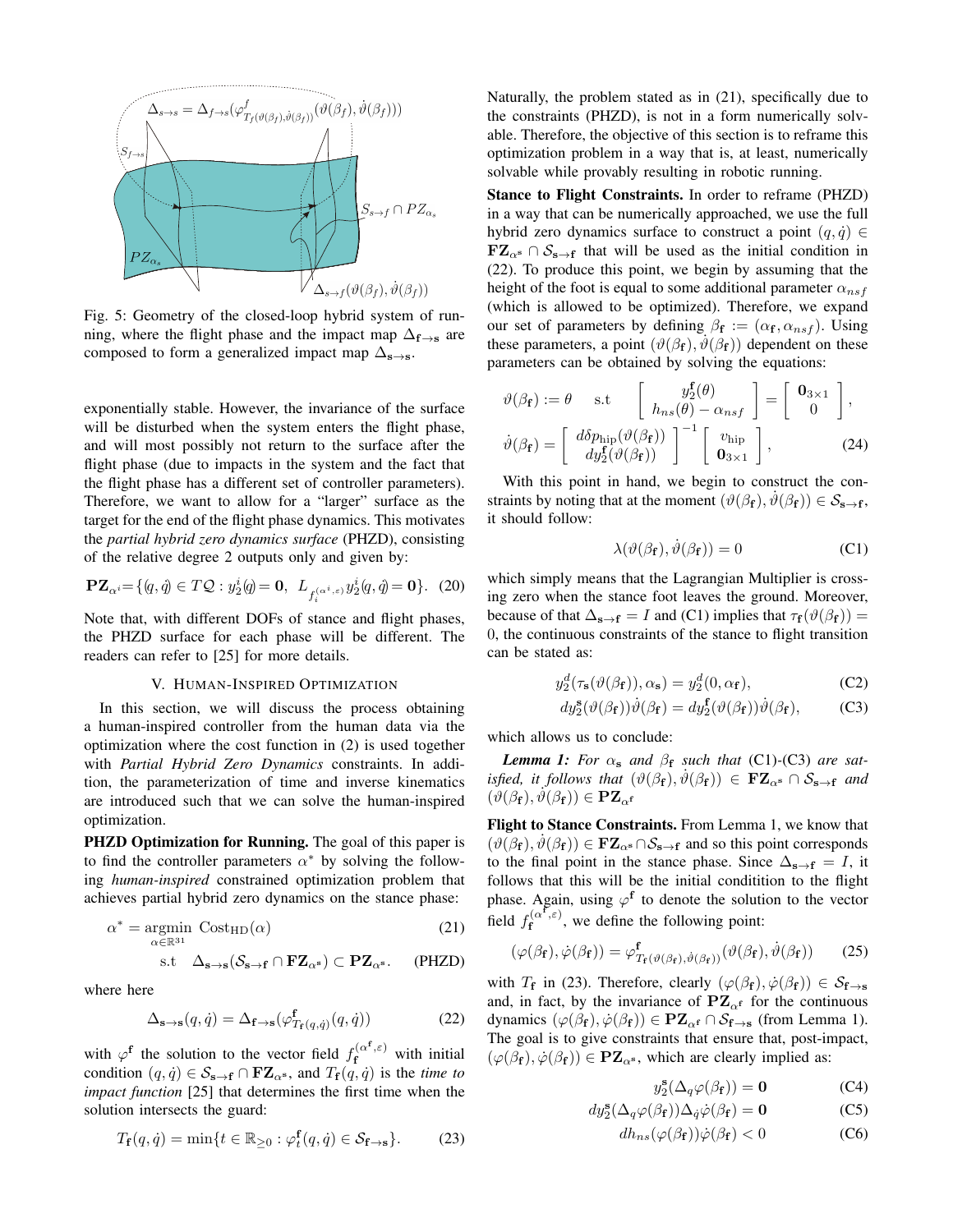where  $(C6)$  implies the impact is "transverse" to the guard. Main Result. We now have the necessary framework in which to introduce the *human-inspired optimization problem for running*:

$$
\beta^* = \underset{\beta \in \mathbb{R}^{32}}{\text{argmin }} \text{Cost}_{HD}(\beta) \tag{HIO}
$$

s.t 
$$
(C1) - (C6)
$$
. (C)

where  $\beta = (v_{\text{hip}}, \alpha_s, \beta_f)$ , i.e.,  $\beta$  consists of the parameters  $\alpha$  and the parameter  $\alpha_{nsf}$ ; thus, any function of  $\alpha$  can be viewed as a function of  $\beta$  in the obvious manner.

The goal is to show that if the constraints (C) are satisfied then it implies stable robotic running. Before proving this, some terminology is needed. For a point  $(q, \dot{q}) \in S_{s \to f}$ , we can define the Poincaré map  $P : S_{s\to f} \to S_{s\to f}$  which is a partial function:

$$
P(q, \dot{q}) = \varphi_{T_s(\Delta_{\mathbf{s}\to\mathbf{s}}(q, \dot{q}))}^{\mathbf{s}}(\Delta_{\mathbf{s}\to\mathbf{s}}(q, \dot{q}))
$$
(26)

with  $\Delta_{\mathbf{s}\to\mathbf{s}}$  as in (22),  $\varphi^{\mathbf{s}}$  the flow of  $f_{\mathbf{s}}^{(\alpha^{\mathbf{s}},\varepsilon)}$  and  $T_{\mathbf{s}}$  the timeto-impact function for the stance domain defined analogously to  $T_f$  as in (23). A running gait corresponds to a fixed point of P, i.e.,  $(q^*, \dot{q}^*) \in S_{\mathbf{s} \to \mathbf{f}}$  such that  $(q^*, \dot{q}^*) = P(q^*, \dot{q}^*)$  which implies that the hybrid system  $\mathcal{H}_{(\beta,\varepsilon)}$  has a periodic orbit. A running gait is exponentially stable if  $P$  is exponentially stable as a discrete-time dynamical system, which in turn implies that the corresponding periodic orbit is exponentially stable [25]. With this notation in hand, we can state the main result of this paper which is a straight forward combination of Lemma 1, Theorem 1 in [4] and Theorem 2 in [3].  $S^2 = \frac{1}{\sqrt{2\pi}}$  (3.8) (4.10) (4.10) (4.10) (4.10) (4.10) (4.10) (4.10) (4.10) (4.10) (4.10) (4.10) (4.10) (4.10) (4.10) (4.10) (4.10) (4.10) (4.10) (4.10) (4.10) (4.10) (4.10) (4.10) (4.10) (4.10) (4.10) (4.10) (4.10

*Theorem 1: Let* β <sup>∗</sup> *be parameters solving* (HIO)*, then if* (C) *is satisfied, it implies partial hybrid zero dynamics* (PHZD)*. Moreover, if*  $\tau_{s}(\varphi(\beta_{f}^{*})) > 0$  *then there exists a constant*  $\overline{\varepsilon} > 0$  *such that for all*  $\varepsilon > \overline{\varepsilon}$ *, the hybrid system* H(β,ε) *has an exponentially stable periodic orbit. Morover,* the fixed point of this orbit,  $(q_{\varepsilon}^*, \dot{q}_{\varepsilon}^*)$ , is dependent on  $\varepsilon$  and *satisfies the property that:*

 $\lim_{\varepsilon \to \infty} (q_{\varepsilon}^*, \dot{q}_{\varepsilon}^*) = (\vartheta(\beta_{\mathbf{f}}^*), \dot{\vartheta}(\beta_{\mathbf{f}}^*))$ 

## VI. SIMULATION RESULTS AND CONCLUSION

A simulation of the running with the control parameters obtained from the optimization problem (HIO) was performed. The actual outputs vs desired outputs over four steps are plotted in Fig. 7(b), from which we can see that outputs

TABLE II: Optimized parameter values with human functions for mean data

| given in $(1)$<br>$y_2^* = y_H(t)$<br>$y_1^u = v_{hip}t$ , |                                       |                                   |               |                                   |                                   |                                   |                                   |        |                                   |  |
|------------------------------------------------------------|---------------------------------------|-----------------------------------|---------------|-----------------------------------|-----------------------------------|-----------------------------------|-----------------------------------|--------|-----------------------------------|--|
| $\ast$                                                     | $\ast$                                | $v_{hip}$                         | $\alpha_1$    | $\alpha_2$                        | $\alpha_3$                        | $\alpha_4$                        | $\alpha_5$                        | Corr   | Cost                              |  |
| Mean                                                       | stance<br>$+\delta p_{hip}^s$         | 2.1998                            | $\gg$         | $\frac{d\mathbf{r}}{d\mathbf{x}}$ | $\frac{d\mathbf{y}}{d\mathbf{x}}$ | *                                 | $\ast$                            | 0.9999 | *                                 |  |
| $\mathcal{R}$                                              | $\delta p_{hip}^{flight}$             | 2.1998                            | $\mathcal{U}$ | $\frac{d\mathbf{r}}{d\mathbf{x}}$ | $\frac{d\mathbf{y}}{d\mathbf{x}}$ | $\frac{d\mathbf{r}}{d\mathbf{x}}$ | $\frac{d\mathbf{r}}{d\mathbf{x}}$ | 0.9999 | $\frac{1}{2}$                     |  |
| $\frac{d\mathbf{r}}{d\mathbf{x}}$                          | $\theta^{stance}$<br>$h$ <i>i</i> $p$ | $\frac{d\mathbf{r}}{d\mathbf{x}}$ | 4.952         | 0.941                             | 14.06                             | 0.475                             | $-0.370$                          | 0.9987 | *                                 |  |
| $\frac{d\mathbf{r}}{d\mathbf{x}}$                          | $\theta_t^{flight}$<br>hip            | $\frac{d\mathbf{r}}{d\mathbf{x}}$ | 13.04         | $-0.322$                          | 2.175                             | $-2.828$                          | $-0.339$                          | 0.9960 | $\frac{d\mathbf{r}}{d\mathbf{x}}$ |  |
| $\frac{d\mathbf{r}}{d\mathbf{x}}$                          | $\overline{\theta^{stance}}$<br>sk    | $\frac{d\mathbf{r}}{d\mathbf{x}}$ | 11.66         | $-0.159$                          | 3.153                             | 6.561                             | 0.196                             | 0.8491 | sk.                               |  |
| $\ast$                                                     | $\theta^{flight}$<br>sk               | $\ast$                            | $-6.647$      | $-0.119$                          | 24.98                             | $-0.069$                          | 0.660                             | 0.9911 | *                                 |  |
| $\frac{d\mathbf{r}}{d\mathbf{x}}$                          | $\theta^{stance}$<br>n s k            | $\frac{d\mathbf{r}}{d\mathbf{x}}$ | $-1.319$      | $-0.241$                          | 23.55                             | 0.284                             | 1.089                             | 0.9630 | $\mathcal{R}$                     |  |
| $\frac{d\mathbf{r}}{d\mathbf{x}}$                          | $\theta^{flight}$<br>n s k            | $\frac{d\mathbf{r}}{d\mathbf{x}}$ | 0.855         | 0.301                             | 25.46                             | $-0.242$                          | 0.364                             | 0.9910 | 3.02                              |  |



Fig. 6: Optimized canonical human functions (solid) and the corresponding mean human data of running (dashed).

of the robot agree with the desired outputs (for all but the velocity of the hip) implying that the relative degree 2 outputs are invariant through impact, i.e., we have achieved partial hybrid zero dynamics.

To quantify how "human-like" the running is, we also plot the actual outputs (with 42% flight phase duration) vs. the human experimental running data (with 37% flight phase duration), which can be seen in Fig. 6. Note that, the trajectories that fall into the one standard deviation boundary of mean human data (the region shown in the figure), are considered to be qualitative human-like . Also, the high correlations for each outputs along with the cost can be referred in Table. II. The running gaits of both phases achieved in simulation can be seen in Fig. 7(c), 7(d) and the video of the simulation results can be seen [2]. Readers may observe that the foot clearance of the flight phase is not very high. Comparing with mean human data, we found out that the foot clearance for mean human data is also quite low (most probably due to the constrained environment in which the running was performed). The swing foot height at the beginning of stance phase is 0.039m for the robot compared to  $0.0415m$  for human; and the swing foot at the beginning of flight phase is  $0.113m$  compared to human's  $0.0985m$ .



Fig. 8: Eigenvalues with controller gain  $\varepsilon \in [10, 100]$